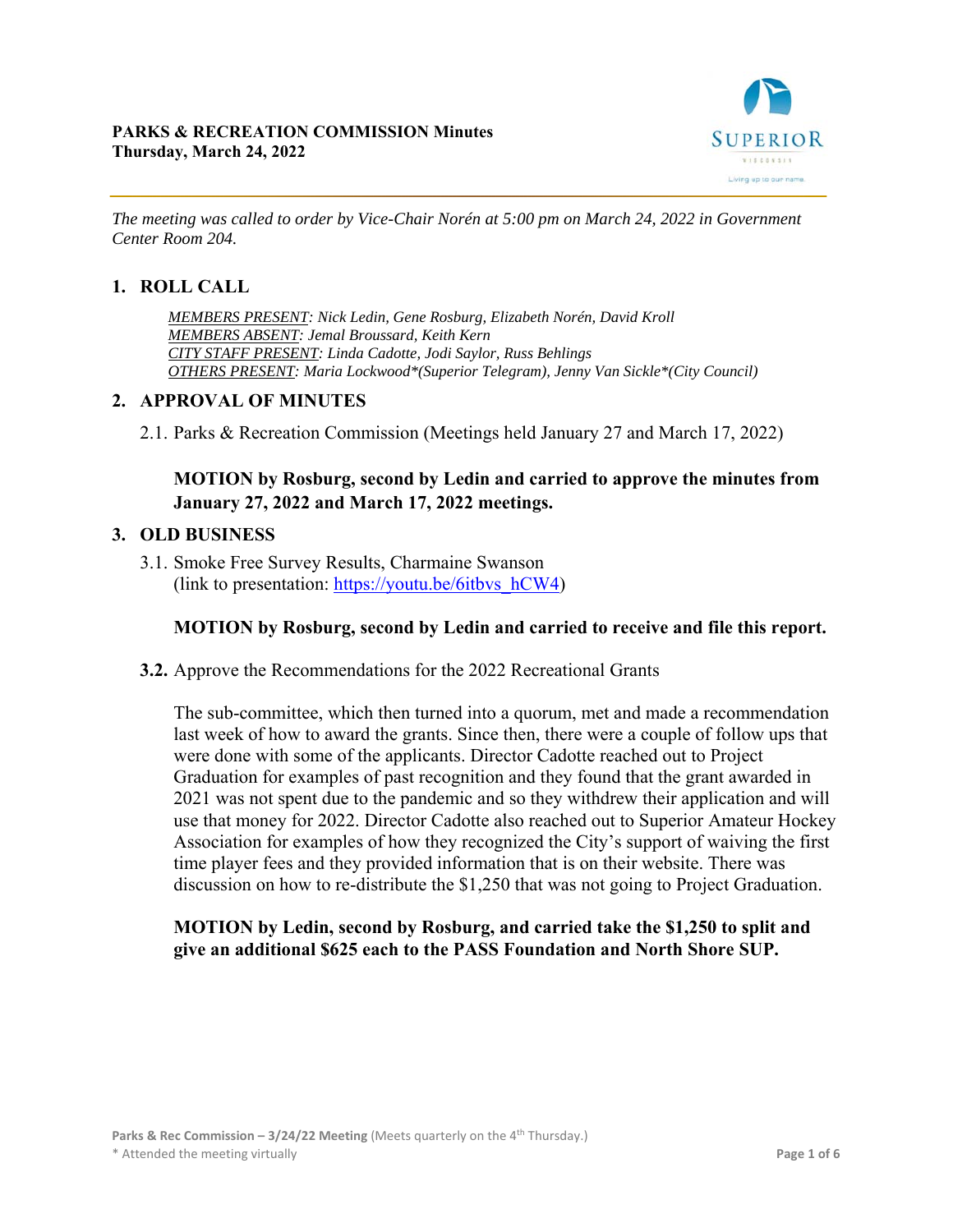| Organization                                 | <b>2022 Grant Amount</b><br>Recommended |
|----------------------------------------------|-----------------------------------------|
| <b>Superior Area Lacrosse, Inc</b>           | \$6,500.00                              |
| <b>Superior Douglas County Family YMCA</b>   | \$7,000.00                              |
| <b>Superior Youth Organization</b>           | \$7,000.00                              |
| <b>North Shore SUP</b>                       | \$2,875.00                              |
| <b>SAHA</b>                                  | \$18,000.00                             |
| <b>UW-Extension 4-H</b>                      | \$5,000.00                              |
| <b>Superior Basketball Association (SBA)</b> | \$5,000.00                              |
| <b>Challenge Center</b>                      | \$5,000.00                              |
| <b>Superior Wrestling Club</b>               | \$1,000.00                              |
| <b>Club Superior Volleyball</b>              | \$3,000.00                              |
| <b>Blue Water Paddling</b>                   | \$3,000.00                              |
| <b>PASS Foundation</b>                       | \$6,625.00                              |
| <b>TOTAL Awards</b>                          | \$70,000.00                             |

#### **MOTION by Rosburg, second by Ledin and carried to approve the grant recommendations as adjusted.**

3.3. Approve the Recommendations for 5 Year CIP Projects

Director Cadotte made a couple of changes to the prosed CIP projects.

1. Woodstock Bay is an unknown as the project cost is based on estimates so if it the project comes in at \$1.6M, she would likely cut some aspects to get it as close to \$1.25M without compromising the overall integrity of the project. This could potentially affect other projects.

2. Osaugie Trail Paving – The Mayor suggested seeking CDBG funding for that so that was moved out from the CIP budget.

3. The reconfiguring of ball fields was removed at this time to free up funding to support the Barker's Island project taking place this summer.

4. Webster Dream Park plumbed restroom and drinking fountain was added.

5. The dog wash station, restroom and storage facilities at the dog park were removed, however the water access and drinking fountain were kept.

7. The big cost increase came from the SOGL project – was originally at \$200K and had to pull some additional funds to help pay for pieces of that project.

8. The \$100K for the trees were shifted to more specific projects.

9. The original CDBG had outlined \$250K for Wade Bowl. The funding was changed to \$150K from CDBG to accurately reflect budget sources with an additional \$100K coming from the CIP budget for the splash pad/skating rink combination.

Parks & Rec Commission - 3/24/22 Meeting (Meets quarterly on the 4<sup>th</sup> Thursday.)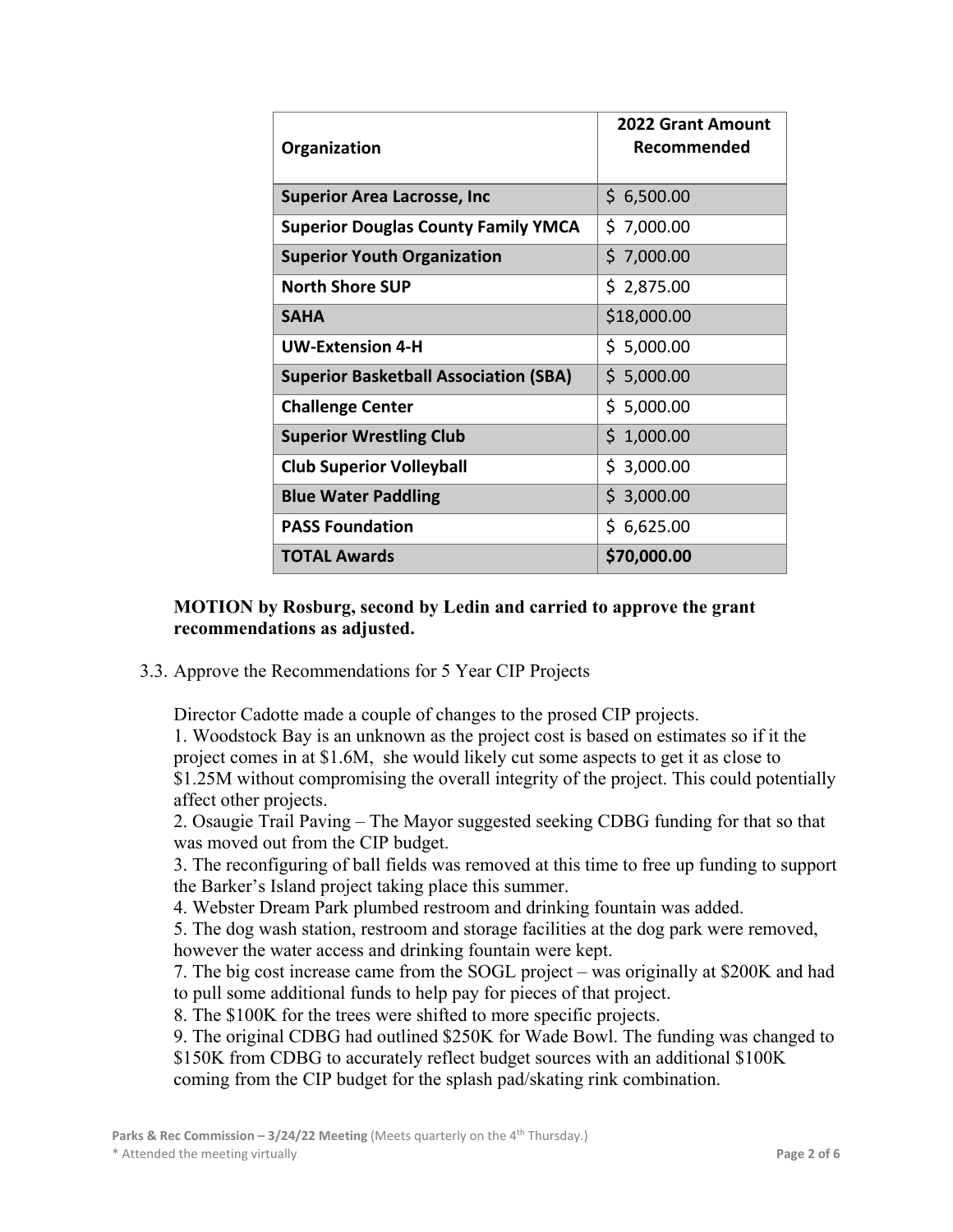Councilor Van Sickle clarified the Osaugie Trail paving project was to including paving of the full width of the trail from  $39<sup>th</sup>$  Avenue East to  $44<sup>th</sup>$  Avenue East not from 44th Avenue East to Moccasin Mike Road due to jurisdiction that being governed by the Tri County Corridor. Councilor Van Sickle said if the motorized groups want to contribute financially, she invites that. She would want to consider that that section of the Osaugie has not been properly overhauled in almost 40 years which is why there was some amount of pressure coming to get it handled.

Councilor Ledin questioned if there have been conversations with the Police Department on having cameras installed and if they would be enough to get convictions from. Director Cadotte shared that the next step is that this project will be discussed at the next Public Safety Committee. From there, she discussed with President Elm sending it to the IT Committee to vet out the cameras themselves and then it would likely either come back to the Parks & Recreation Commission or go directly to City Council.

Councilor Van Sickle asked that the minutes note that the Carl Gullo Park project, based on resident surveys, would be Option B. That configuration would be to move and upgrade the playground to the court side of the street, to remodel the courts to be half tennis/pickleball and half basketball, and upgrade the hockey rink.

### **MOTION by Rosburg, second by Ledin and carried to approve the recommendations for the 5 Year CIP projects with the changes to the Osaugie Trail Paving project going from 39th to 44th only.**

#### **4. NEW BUSINESS**

- 4.1. Spotz Software Update
	- 4.1.1. Recommendation for Ballfield Adult League Rates

Overall, the Spotz Software is working well. People seem to like the option to book and pay for reservations online. It has streamlined the process for both staff and customers.

Last year we allowed City ballfields to be reserved for in 90 minutes time blocks. The cost was \$25 for games and free for practices if teams did not want the field prepped for practices. We received feedback from players and coaches that some teams would like to have more time before their games to warm up. This year, based on feedback, we are proposing that we allow fields to be rented by the  $\frac{1}{2}$  hour with a one hour minimum and a 2 hour maximum. The proposal is to charge \$12.50 per  $\frac{1}{2}$ hour. The cost to rent the fields has not been changed in many years, however the costs for maintenance have continued to rise. The goal would not be to discourage any teams from playing but to offset costs and allow the fields to be used as much as possible. This would mean that if a team booked a field from two hours, their rate would be \$50. For example, a team that plays 6 games per season has been paying \$150. If they reserved the fields for two hours they would now pay \$225 for the 6 games and warmup field time.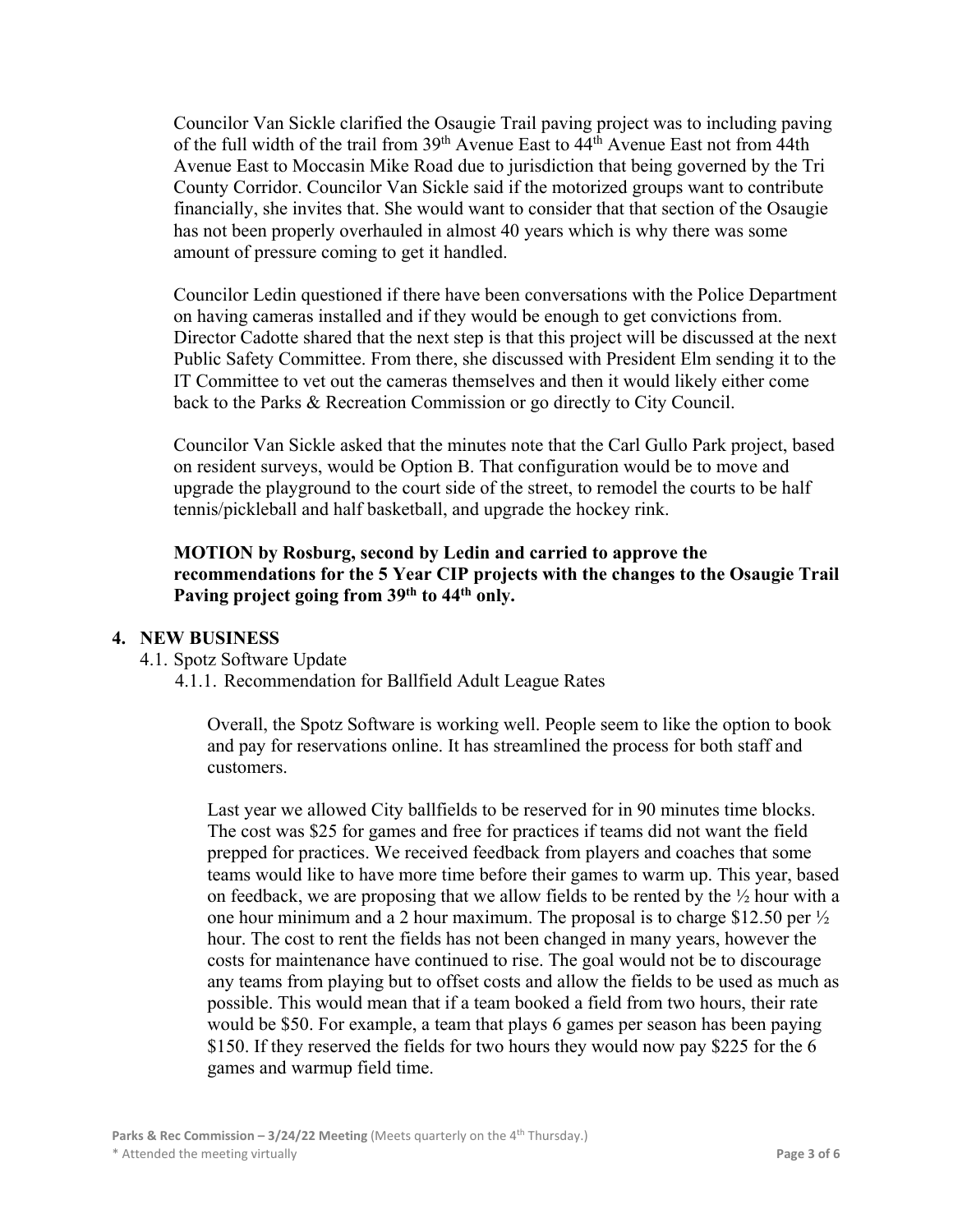#### **MOTION by Ledin, second by Rosburg and carried to approve the recommendation for Ballfield Adult League Rates.**

#### 4.2. Launch fee and Kayak Storage rack at Pokegama Landing

Last summer the landing was improved. A new City resident contacted the Parks Department and asked about Pokegama having a kayak/canoe rental storage rack. This brought up the question of launch fees as well. All of our improved launches have a fee associated to launch a boat. Pokegama is set up for both paddle and motorized launch. The question was posed to the Commission - should this launch have a fee associated as well and should we have a rental kayak storage rack there as well? After some discussion, it was decided to go through this first full season of paddling, fishing and hunting to see how much use there is and then revisit this next spring.

#### **MOTION by Ledin, second by Rosburg, and carried to hold until next spring and more data is collected regarding usage of the landing at Pokegama.**

#### 4.3. Solar Accounts for Parks

There were several meetings and discussions on having part of the City of Superior Parks Capital money to go toward investment of solar blocks that SWLP is building. This would help to offset the electric utility costs for City parks. Director Cadotte did some calculating and came up with roughly 20 blocks. The initial thought was that if a park were in the CDBG area, it could qualify for ARPA funding. Being that the Parks CIP is not restricted in that way, the funding approved to go towards the 20 blocks of power does not have to be limited to those CDBG parks. The City Council approved the purchase of the 20 blocks. Currently finalizing which parks will be put on this program. The Commission members discussed the benefits of putting higher visited/higher usage parks on the solar program. Members felt it best to keep it simple up front and decided on putting three parks on the program - Heritage, Center City and Bear Creek. Signage will be added to those parks indicating that the electric is powered by solar.

#### **MOTION by Rosburg, second by Ledin and carried to Heritage, Center City and Bear Creek parks on to the solar block program to offset their electric.**

#### 4.4. Skating Program Season Re-cap

Overall, the number of skaters were down this year. There could be a number of reasons for that. The Parks Department got approval from HR to increase salary for rink attendants, which allowed us to hire enough people to fully staff the rinks. They also lowered the age requirement from 18 years old to 16, with this adjustment was the change to have 2 attendants at each rink. Rinks were opened later than normal due to the temperatures when large snow events occurred. Compared to last year, there were half the number skaters. The Skating Coordinator, Cyndi, had a very hard time getting staff consistently scheduled. Water usage was down this year. It did not get cold for a long time but once it did, everything froze up quickly and the cold helped maintain the ice,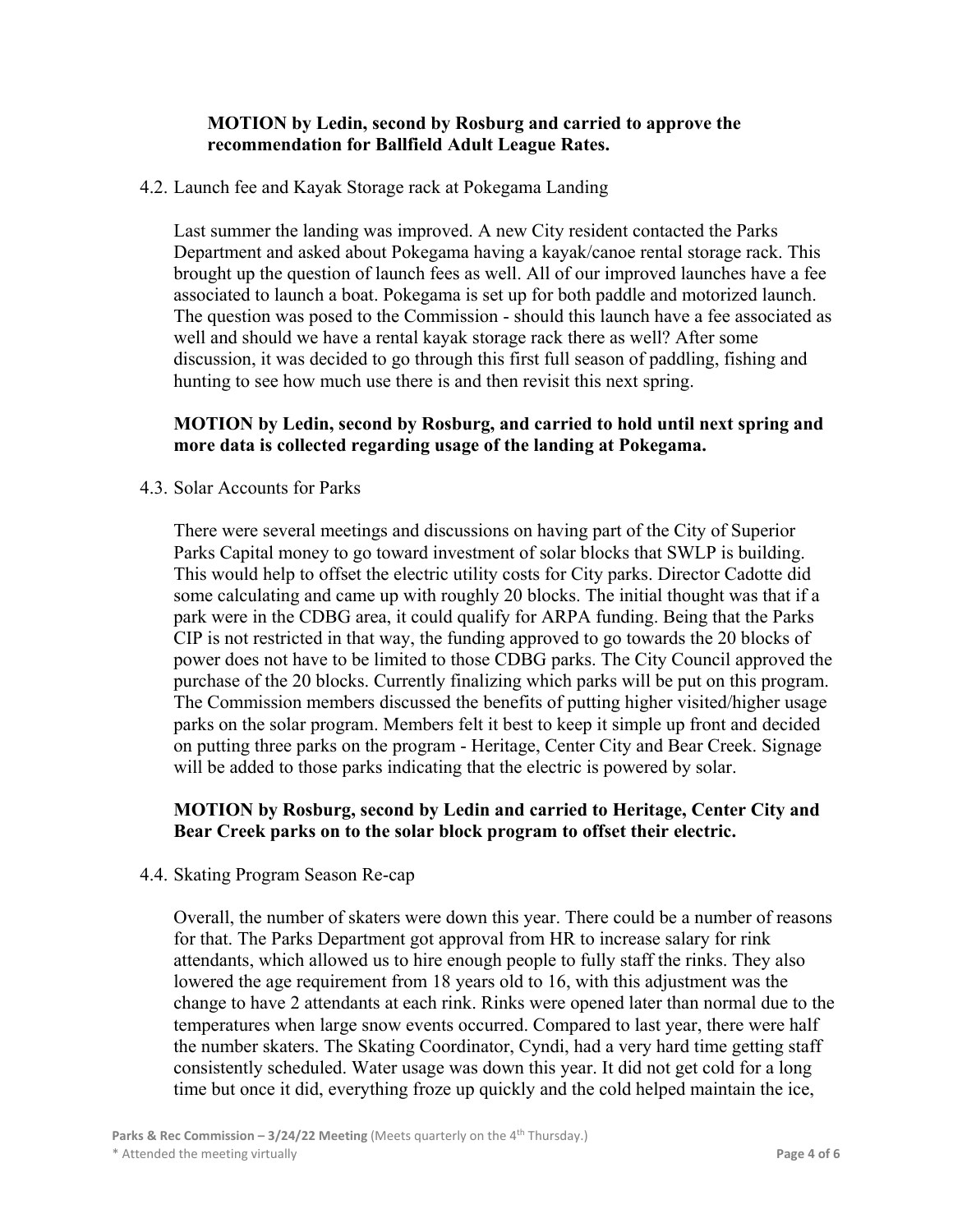which required less flooding. Due to the amount of snow removal needed, flooding days were down which also helped with water savings.

At the Billings Park rink, crews tried a new method of laying a thick plastic liner down and flooding over that. They found it did not provide consistent ice and one side of the rink would be very thick ice while the other was very thin. They feel gravel base for rinks is the most effective, efficient, least expensive way to go.

### **MOTION by Rosburg, second by Ledin and carried to receive and file***.*

#### 4.5. Beach Monitoring and Closures

The City has several monitoring locations. Three at WI Point and 2 locations at Barkers Island. If water quality is deemed to be hazardous to swimmer's health, signs are put up to notify people. At Barker's Island, the DNR stops monitoring after Labor Day weekend. Since there are sometimes still warm enough days for swimming, the Parks department will usually put out signs saying, "The beach is no longer being monitored, swim at your own risk." Going forward, we would like to keep the beach at Barkers open until weather warrants a closure versus a hard calendar day. We propose continuing to monitor through that time at the City's expense. The DNR covers the cost during the summer through Labor Day weekend.

The City is looking to test the water quality at the old Billings Park Beach as a step toward determining if this beach could ever be made a formal swimming area again. Lake Superior Research Institute (LSRI) is contracted by the DNR to do beach monitoring. They recommend pre-season testing, weekly and then after half inch rain events. LSNERR submitted a grant to do that a Billings Park for next summer which would then be covered for the following summer (2024) but waiting may keep us from allowing swimming as early as next year.

## **MOTION by Rosburg, second by Ledin and carried to continue testing water quality at Barker's Island Swimming Beach to have the beach season line up with the weather and to test water quality at the old Billings Park beach area.**

4.6. Medallion Hunt Discussion

The 2021 Medallion Hunt was put in a location that led people to think it could have been on WI Point. Unfortunately, people were not respectful of the cemetery, causing Midwest Communications to cancel the hunt. People also searched the Makwa Ziibiins Miikana Trail. There was a lot of foot traffic and some minimal damage. This year we issued the permit to allow the hunt on public land that could not be anywhere close to or perceived to be close to any culturally sensitive areas. Unfortunately, some of the clues made people think it could be in Superior on one of the ski trails. This caused lots of foot traffic on the trails and even had people drive on the trail. Director Cadotte asked for the Commission member's feedback on whether Superior should continue to be part of the Medallion Hunt? After some discussion, it was decided to discuss this at a fall meeting